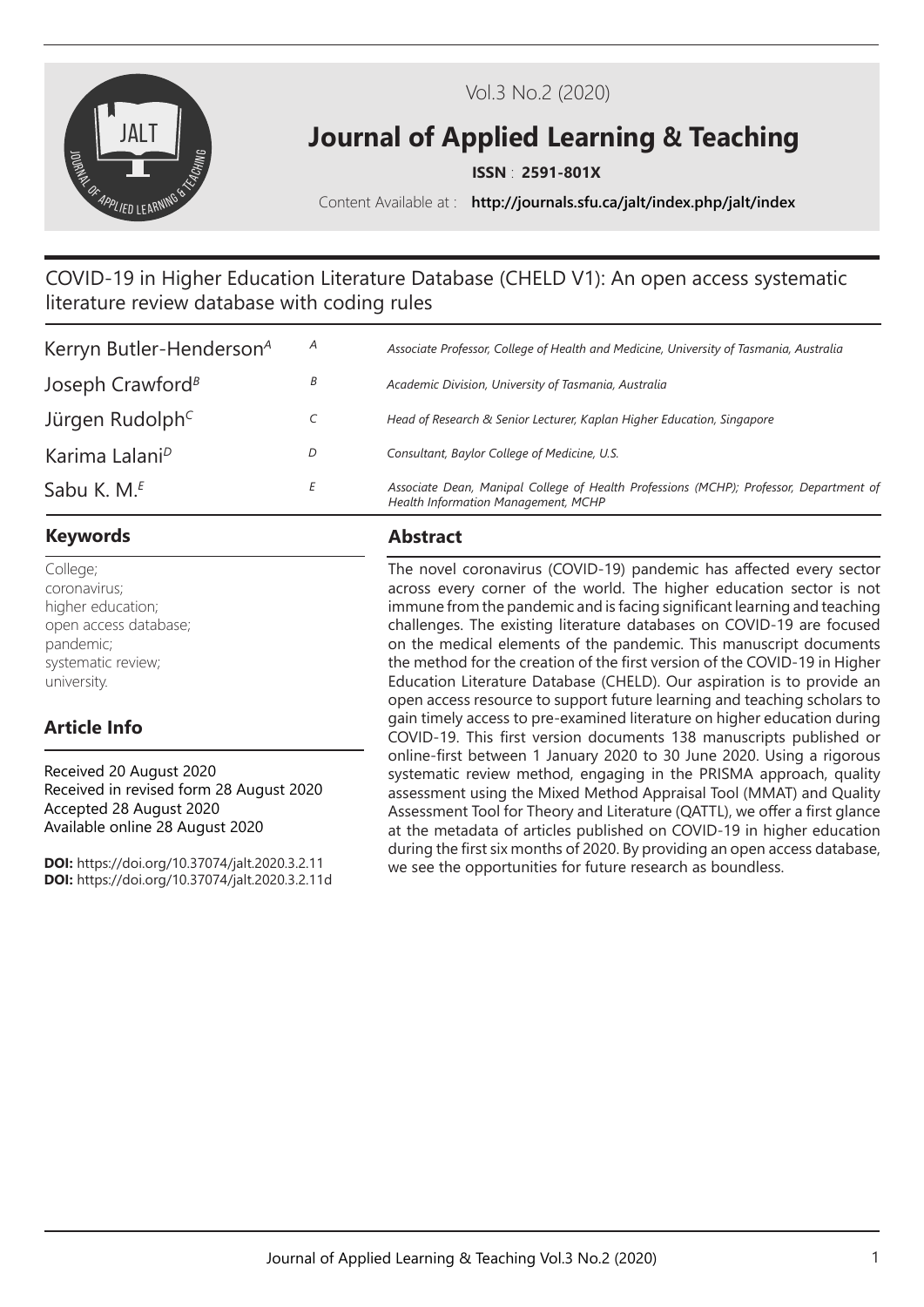#### **Introduction**

The first six months since the first novel coronavirus (COVID-19) case appeared in Wuhan, China, have had profound and continuing implications on the global higher education sector. Early characterisations of the 'intra-period' response have been of rapid adaptation and digitalisation (Crawford et al., 2020a). The curriculum of higher education institutions from every corner have been radically revised to suit remote, distance, online, and digital forms of delivery (e.g. Murphy, 2020). COVID-19 has had a strong and rapid influence on global Higher Education, leading in many countries around the world to the cessation of face-to-face classes and 'emergency remote teaching' and changes in assessment, as well as learning and teaching approaches and strategies (Bonk et al., 2020).

There has been a plethora of publications from biological, medical and related sciences (often pre-published in BioRxiv or MedRxiv), covering "everything from the genetics of the virus that causes the disease to computer models of its spread and the scope for vaccines and treatments" (*The Economist*, 2020c, n.p.). Some journals in the aforementioned disciplines have started to fast-track the peer-review process to accelerate the publication process (*The Economist*, 2020a). Other journals have lowered their paywalls to make research about SARS-CoV-2 more widely available (*The Economist*, 2020a). There has been an exponential increase in global research efforts to understand and control the virus (*The Economist*, 2020b). While under normal circumstances, publishing in scientific journals usually takes years, speed has become paramount and journals "have squeezed their normal processes down to days or weeks" (*The Economist*, 2020b, n.p.), thus providing physicians, policymakers, and heads of state with the latest science in order to make farreaching decisions (*The Economist*, 2020b).

Publications on COVID-19 in relation to higher education, however, still tend to be fragmented and oftentimes microscopic, focusing on single universities and short temporal experiences during the pandemic. This observation of a relative dearth of systematic and macro-level research led our international team (based in Australia, India, Singapore and USA) to the exploration of creating a database that shares the research on higher education openly. Dating the outbreak at approximately the end of 2019, we asked the following research question:

*Research question: Can we curate the first six months of published literature to support future researchers?*

The database that is the centrepiece of our article is the result of hundreds of research hours. For the publication, we chose an open-access journal that would be able to share the database with researchers worldwide in a no-frills way and without academic paywalls. This being a topic of grave importance, and in the spirit of knowledge-sharing, we are making the database (and of course this article, too) openly available, but ask you to cite it should you make use of it in your own work.

The literature on how individuals, institutions, and countries are responding to the challenge of COVID-19 abound; higher education literature is no exception. Higher education studies have emphasised how students and staff are responding to rapid adaptation, how institutions are managing their new commitments and new service landscape, and how institutional responses differ. These early studies, while offering unique insights to specific responses, are often poorly contextualised in the broader literature. There are a number of studies that report the same, or similar, findings with little knowledge-sharing between these.

It is understandable that, at the early stage, it is critical to rapidly share findings to enable educators and practitioners timely access to new insights. Each new study can provide novel insights, and particularly, possible opportunities to learn from mistakes of some institutions or from successes of others. This manuscript seeks to support the continued rapid-sharing of information with a timely systematic literature review of the current higher education literature. Our research objective is to examine, with rigour, the current literature and provide a curation of the literature on higher education during COVID-19. In this endeavour, we attach access to an open access and filter-able database to support scholars to examine specific areas of research (e.g. disciplinespecific or country-specific research), or for practitioners/ educators seeking to understand the evidence that relates to their specific context.

This manuscript is a method paper that describes the study protocol for the development of the COVID-19 in Higher Education Literature Database (CHELD) V1.0. We focus next on defining specific elements within the database to enable our own reflexivity. It also provides scholars transferability from our context and assumptions, to their own. For example, defining paper type provides clarity of the coding rules we used. We continue to define the method for the creation of this database, and reporting on the systematic literature review process. We follow the coding rules with practical implications, future research suggestions, limitations, and formal conclusions.

#### **Material and methods**

As the database is a collection of published articles, a systematic approach was used to source the articles to capture all available articles.

#### *Title selection procedure*

A comprehensive search strategy (Figure 1) was employed using several methods of data collection to capture as many articles published between 1 January and 30 June 2020, including those published online first, that relate to the topic of COVID-19 and teaching and learning in higher education. In each method, the following search string was used for title and abstract searches:

*[higher education OR university OR college] AND [COVID OR coronavirus]*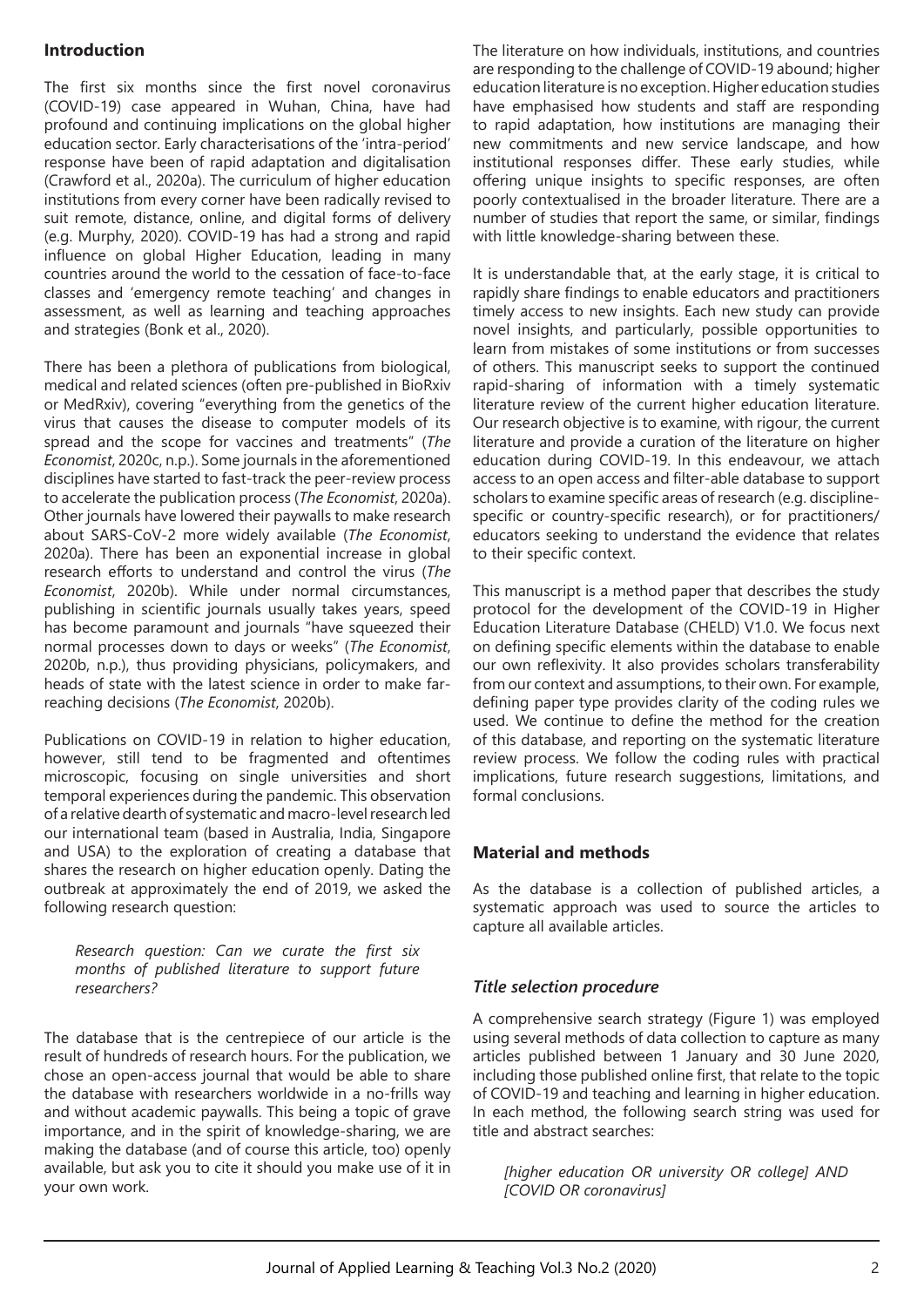First, the following databases were searched, and relevant titles extracted into an Endnote library: Academic Search Ultimate, EBSCO, IEEE Xplore, Informit Online, Ovid, Proquest, ScienceDirect, Scopus, and Web of Science. Second, the search string was used in Google Scholar, with all titles saved to the Google Scholar library and then extracted into the EndNote library. Third, using the list of journals within the journal rankings subject category "Education" in Scimago (SJR) (n.d.), the first 100 journals (Appendix 1) that included the term "educat\*" or "learn" or "teach" or "academic" in the title was searched for any articles published or online first, and these titles manually entered into the Endnote library. Fourth, all 2020 issues of any journal that published at least three papers selected through the first two methods, were reviewed and any relevant titles were manually entered into the Endnote library.

The eligibility criteria for inclusion are as follows. Articles that related to teaching, curriculum, education, and students, including wellbeing and impact, in higher education were included in the search strategy. Excluded articles included those about university administrative processes not related to teaching, medical or science research related to COVID-19, such as vaccine, testing, health outcomes, monitoring, virus strain or biological/health impacts. If the article was about students but not related to teaching or learning, they were also excluded. For example, if the article was examining a non-teaching issue using students as the population, such as non-curriculum information seeking behaviour, that article was excluded. Post (after) graduation education was also excluded, including residency or intern medical education or training for health care workers. Lastly, articles that were editorials, news items or non-peer reviewed pieces were excluded.



Figure 1: Article selection process

#### *Article selection procedure*

Next, all records in Endnote were extracted and imported into the Covidence® online software. Covidence facilitates the application of the PRISMA approach for article selection (Moher et al., 2009). Each of the 3,945 titles and abstracts were double-screened by two of the authors using the eligibility criteria, with the whole team meeting to discuss and reach consensus where there was disagreement. A large volume of papers were related to biology or medicine, yet, were picked up because a university or university hospital was involved. As such, the number of articles that progressed to the full-text selection stage was greatly reduced, as shown in Figure 2. During this stage, the full-text of each article was double-reviewed and again discordance managed through a team consensus discussion. The papers selected through this process were accepted for the database.



Figure 2: PRISMA article selection flowchart

#### **Theoretical framework: Coding rules**

In creating the following database, a series of theoretical assumptions were applied to the final presentation of the database. These are enumerated in Table 1. The aim of presenting the underlying assumptions was to enable our reflexivity as researchers and provide other researchers an opportunity to understand how the data can be manipulated within their own jurisdiction, institution, discipline, or context.

While many of the elements within the data are already transparent, and likely to be simply applied to future research contexts (e.g. DOI, journal metadata, and country), some require specific justification: Quality tool, quality assessment score, discipline, pandemic stage, type of study, and participant type. Each of these will be defined in more depth in the following sections.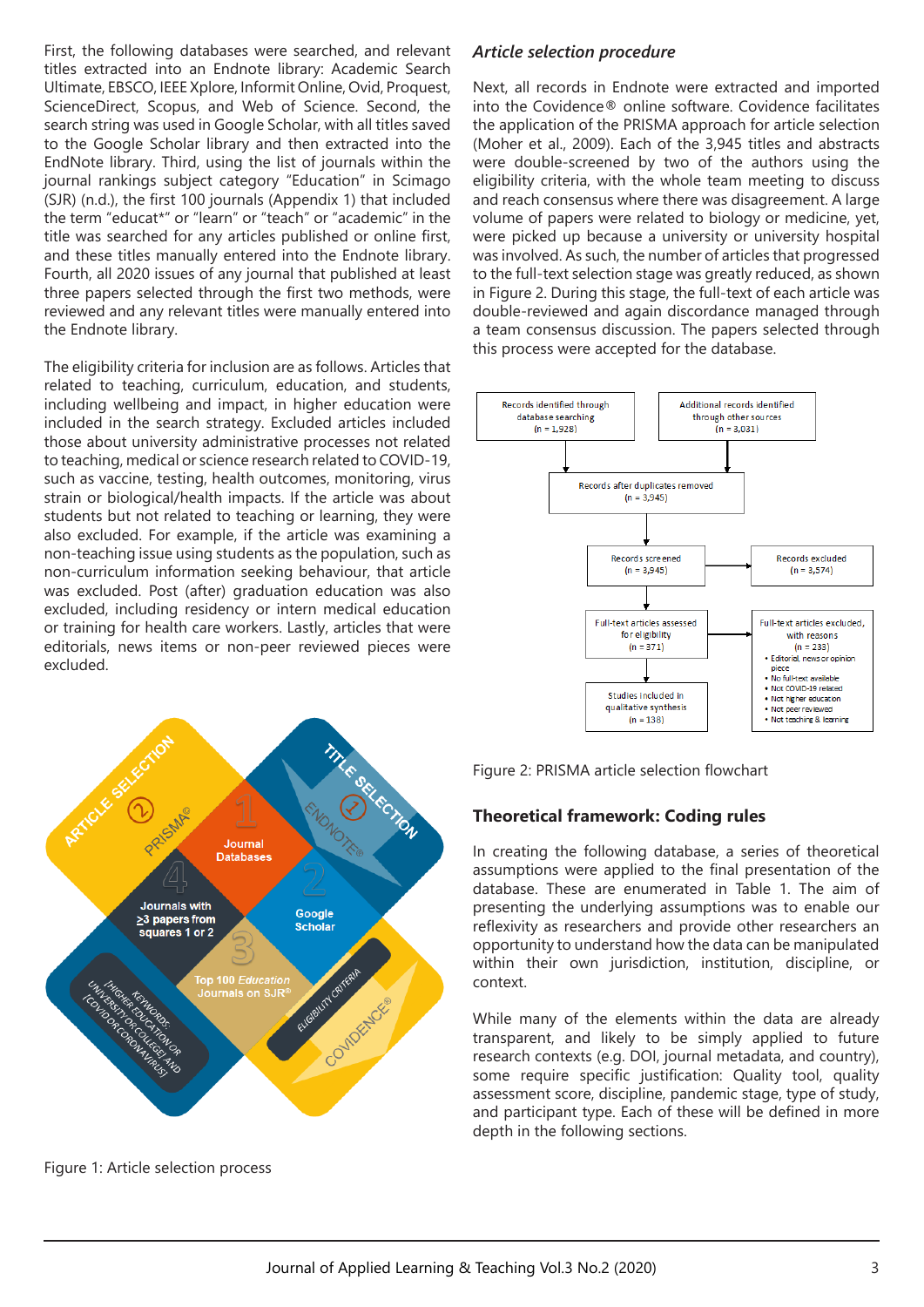| Data element           | <b>Field type</b> | Description                                                    |  |
|------------------------|-------------------|----------------------------------------------------------------|--|
| Year of publication    | Numeric           | The year of the manuscript publication                         |  |
| Month of publication   | Numeric           | The month of the manuscript publication                        |  |
| First author last name | Alphabetic        | Last name of first author of the study                         |  |
| Quality tool           | Alphabetic        | Type of quality tool used (QATTL, MMAT)                        |  |
| Quality assessment     |                   |                                                                |  |
| score (QAS)            | <b>Numeric</b>    | Score derived from quality tool used for the study             |  |
|                        |                   | Country of origin of the study. For theoretical papers this is |  |
| Country                | Alphabetic        | the country of the authors.                                    |  |
| State/Province         | Alphabetic        | State or Province of the country, if applicable                |  |
|                        |                   | The current pandemic stage defined by Crawford (2020, in       |  |
|                        |                   | press): rapid adaptation, improvement, consolidation, and      |  |
| Pandemic stage         | Alphabetic        | restoration                                                    |  |
| Paper type             | Alphabetic        | Type of paper/article.                                         |  |
|                        |                   | Type of study (Qualitative, Quantitative, Mixed Methods,       |  |
| Type of study          | Alphabetic        | Theoretical)                                                   |  |
| Methods Used           | Alphabetic        | Methods used, if available                                     |  |
| Participant Type       | Alphabetic        | Participant type (academic, student, NA)                       |  |
| Discipline             | Alphabetic        | Broad higher education discipline groupings                    |  |
| Subdiscipline          | Alphabetic        | The higher education discipline of the study, if available     |  |
| Authors                | Alphabetic        | Names of all authors of study                                  |  |
| Title                  | Alphabetic        | Study title                                                    |  |
| Journal                | Alphabetic        | Name of journal where study is published                       |  |
| Volume                 | Numeric           | Volume number of journal where study is published              |  |
| Issue                  | Numeric           | Issue number of journal where study is published               |  |
| Pages                  | Numeric           | Page numbers in journal where study is published               |  |
| DOI                    | URL               | Digital Object Identifier of the study                         |  |

#### *Quality assessment score (QAS)*

Firstly, two quality assessment tools were used: the Mixed Method Appraisal Tool (MMAT: Hong et al., 2018) and the Quality Assessment Tool for Theory and Literature (QATTL: Crawford et al., 2020b). We used these two tools to provide a rigorous quality assessment based on two categories of manuscripts: theoretical or empirical. Theoretical manuscripts were assessed using the QATTL, and empirical manuscripts were assessed using the MMAT. Where there were instances of inappropriate questions for the specific manuscript, these were excluded from the score calculation (e.g. a statistical item in the MMAT was not appropriate for a purely qualitative manuscript). After calculating specific percentages, we placed the scores into four categories: poor (0-25%), low (26-50%), medium (51-75%), and high (76- 100%). Quality performance is presented below in Table 2.

Table 2. Quality assessment score distributions

| Quartile      | MMAT $(n =$<br>56) | QATTL $(n = 83)$ |
|---------------|--------------------|------------------|
| <b>POOR</b>   | 10.71%             | 12.05%           |
| LOW           | 53.57%             | 42.17%           |
| <b>MEDIUM</b> | 19.64%             | 22.89%           |
| <b>HIGH</b>   | 16.07%             | 22.89%           |

# *Discipline and sub-discipline*

We aim to provide a high-level understanding of the disciplines of reference. The goal is to categorise the subdisciplines in the same way the researchers did -- for example, 'chemistry' or 'journalism'. The discipline category is grouped in four ways at the higher level, based on the subdiscipline definition: health science, humanities and social science, science technology engineering and mathematics, and others. The latter category will allow broad grouping research to occur.

#### *Pandemic phase*

Crawford (2020) characterised four phases of pandemic response: rapid adaptation, improvement, consolidation, and restoration. The goal of characterising each manuscript by these categories was to enable a live understanding of how each University and country is progressing from pre-COVID-19 to, and through, the new normal. The goal of the first phase is "to rapidly adapt core business for the new context"; the second phase is "to optimize the adapted core business to improve quality and begin to consider non-core activities"; the third phase is "to evaluate prepandemic measures of social, economic, and environmental success"; and, the fourth phase is "to determine what a return to business-as-usual looks like, and how it can occur" (Crawford, 2020, n.p.). It is recognised that institutions will likely go through these stages at different speeds, and some institutions may move fluidly between phases. Likewise, it is possible for an institution to exist inside of two phases, depending on their method of engagement and organisational strategy.

## *Type of study*

The type of study is defined as: theoretical, quantitative, qualitative, or mixed methods (empirical). The method used is defined by the specific title of method presented in the manuscript. If none are described, and there is an obvious inference, we have included a placeholder. If it is not clear, it has been retained as blank.

#### *Participant type*

For participants, there are a series of possible options in the current iteration of the database: academic, student, or not available. In the next version of the database, this field will be refined and delineated into additional categories, such as academic, professional or management, undergraduate student, postgraduate student, and doctoral student. We also include three additional options: mixed staff (including two or more categories of staff), mixed students (including two or more categories of students), and mixed staff and students (for samples comprising both students and staff).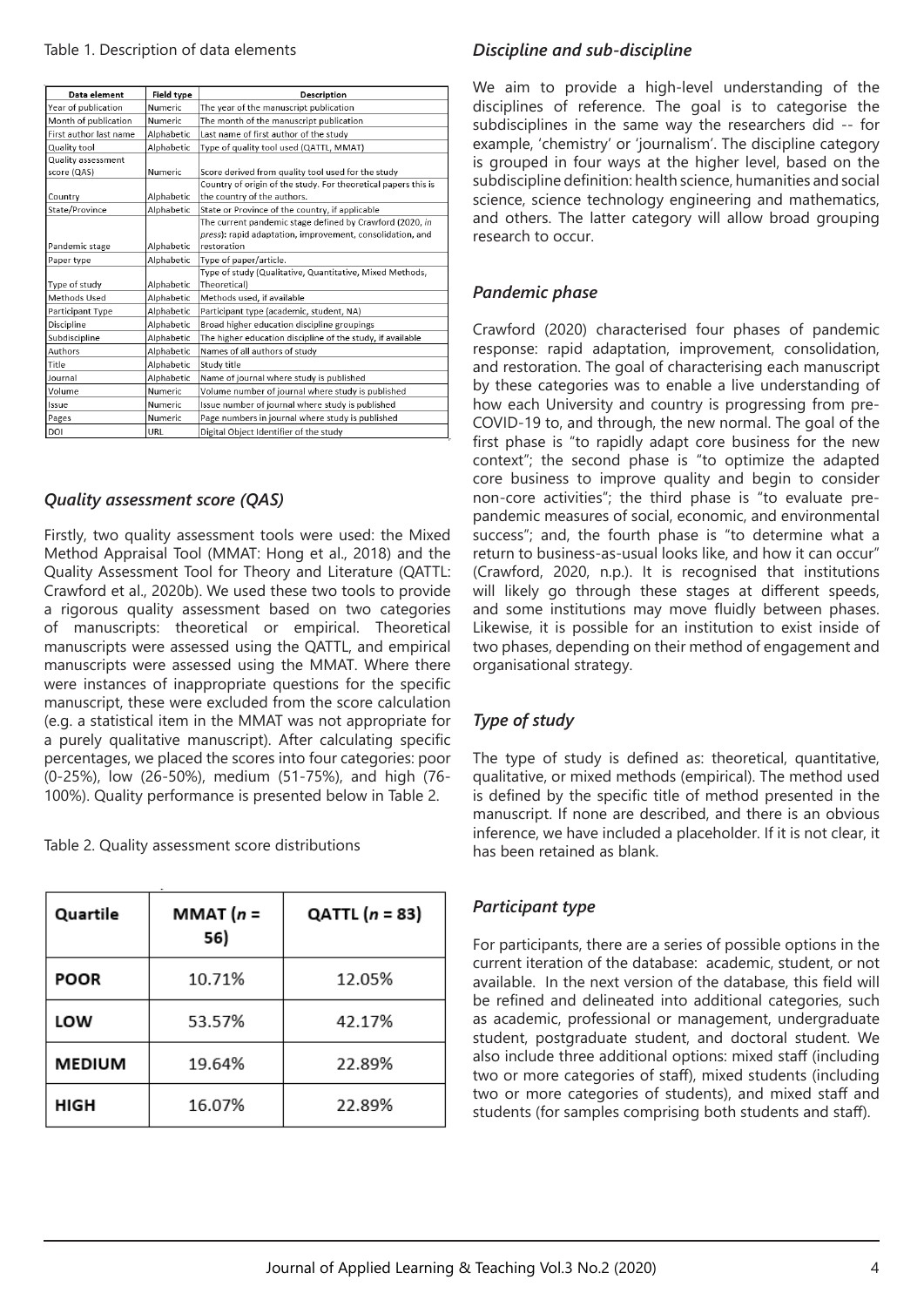#### **Where to next?**

This manuscript provides rigorous research foundations for the current peer-reviewed research on COVID-19 in higher education, published between 1 January 2020 and 30 June 2020. For educators, this is an important resource to enable evidence-based understandings of how digital education during COVID-19 is being conducted. It also provides academic managers and leaders to learn from the successes and failings of other institutions to enrich and enable their students' learning experience and quality of life. We encourage those who work with academic institutions, or provide services to such entities, to engage in the high quality literature emerging within their specific context. This database makes the access to timely knowledge easier, with an aim to promote knowledge-sharing behaviours in higher education providers during the pandemic.

The primary limitation to this database creation was the potential for the research team to have missed manuscripts that were not uploaded online yet, despite being published as a hard copy during the inclusion window. We aim to create future versions of this database that include future time periods to pick up on the potential articles missed, and to create a living document to mitigate this limitation.

The database attached to this manuscript provides opportunities for scholars to extract specific components of the published literature for their own studies. This database, and future versions of this database will provide an opportunity for easy access to undertake future research based on a clear and transparent understanding of the database. We encourage scholars to download filtered versions of the database and draw on our systematic efforts in their own research; an appropriate citation to the database is included below and on the database itself.

A note on the importance of open access (OA) publications that have become more popular in recent years, is in order. OA benefits are numerous such as providing all users free, immediate and permanent access without an embargo period. This increases readership and visibility, maximises the impact and efficiency of the whole research process, and avoids inequalities in access - historically, research was hidden behind a paywall (Directory of Open Access Journals, n.d.; Max Planck Society, 2003; Schiltz, 2018; Science Europe, 2013). It is ironic that in non-OA journals, taxpayers do not have access to the research that they have often partially funded. In addition, publication paywalls withhold "a substantial amount of research results from a large fraction of the scientific community" (Schiltz, 2018, n.p.) Schiltz (2018, n.p.) persuasively argues that no science (including the humanities) "should be locked behind paywalls". Consequently, many funding agencies (for instance, the members of cOAlition S) now require funded research to be published as open access (Schiltz, 2018; cOAlition S, 2020).

While there is a vast array of OA options (Chen & Olijhoek, 2016; Olijhoek et al., 2015), it is Diamond OA that does not include a requirement for authors to pay author submission charges, article processing charges (APCs) or any other charges (cOAlition S, 2020; Fuchs & Sandoval, 2013). Importantly, authors retain copyright to their work.

The process of scientific discovery builds on prior research and "can only work optimally if all research results are made openly available to the scientific community" (Schiltz, 2018, n. p.). A recent survey on Diamond OA journals implies that the open sharing of research data - that we advocate and practice in this article - is a particularly laudable practice that goes further than the mere open access publication of articles (cOAlition S, 2020). The CHELD goes beyond Diamond OA publishing as it constitutes open datasharing, thus avoiding other researchers' 'double work' and providing them with a head start in addressing one of the key problems of our time, the COVID-19 pandemic, in the context of Higher Education.

#### **Conclusion**

This manuscript reports on the research and development of the COVID-19 in Higher Education Literature Database (CHELD V1). For open access to this database, see https:// doi.org/10.37074/jalt.2020.3.2.11d (Butler-Henderson et al., 2020).

A rigorous systematic review method has been adopted to ensure the maximal utility of the information and metadata contained in the database. This began with an extensive search across the literature, databases, and online sources to ensure coverage of publications. We underwent a rigorous double-screening, double full-text review, and single quality-assessment process with transparent documentation to support future researchers. We also curated this list to support existing researchers to connect on their synergies with other scholars. This database is the first of its kind in the higher education literature to curate the existing literature for higher education practitioners and researchers. The consolidation of existing literature into one database will save researchers time in acquiring literature, whilst ensuring subsequent articles were informed by literature sourced from a strong methodological framework. Reducing the burden of sourcing the literature may see an increase in learning and teaching manuscripts examining the various impacts of COVID-19. Promotion of this resource will be critical in supporting COVID-19 scholarship of learning and teaching. Our aim is to update this database with additional time periods and refined coding rules at multiple junctures over the coming years to make this a robust, ongoing resource. This will provide timely access to new insights in learning and teaching as we collectively learn from the successes and failures of the collective higher education sector, and promote rigorous literature review design to advocate scholarship in learning and teaching.

#### **Acknowledgement**:

The research assistance of Shannon Tan is acknowledged with gratitude.

#### **References**

Bonk, R., Kefalaki, M., Rudolph, J., Diamantidaki, F., Rekar Munro, C., Karanicolas, S., Kontoleon, P., & Pogner, K.